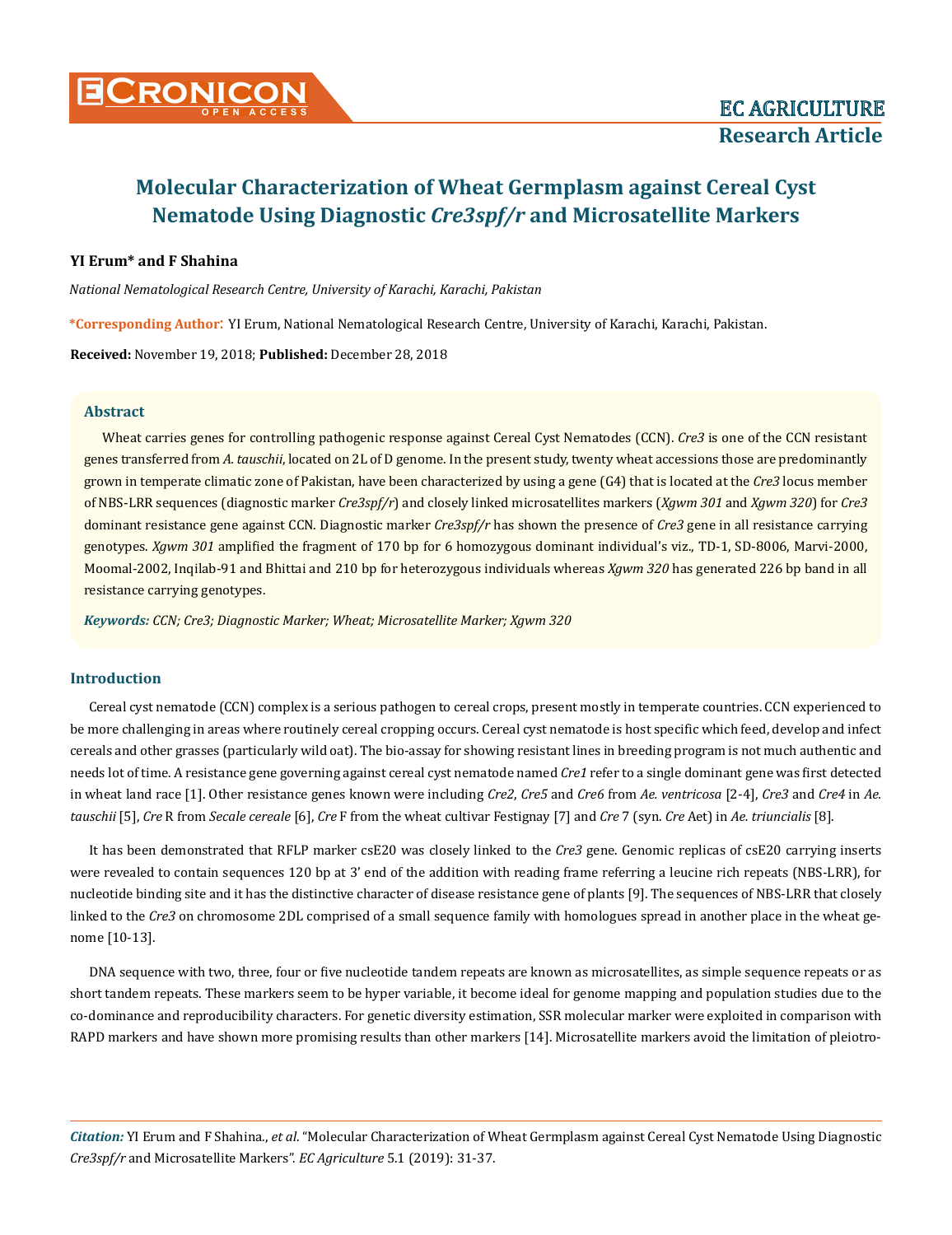pic effect of genes. A huge number of microsatellites have been constructed [15,16] and supported as a very effective substitute because it deals in fast and particular assortment of the target gene [17], without any delay for phenotypic expression and can give trustworthy outcomes on the single plant basis [18].

It is reported that resistance genes against cereal cyst nematodes (CCN) either linked or co-segregating are *Cre1* [19,20], *Cre3* [5,9], *Cre6* [4]. D genome-specific microsatellite markers linked with the (*Cre3*) CCN resistant gene was also utilized for the validation of its resistance against more than 200 accessions of wheat [21].

## **Materials and Methods**

### **Biological material**

#### **Germplasm**

A total of 20 wheat genotypes (cultivars) viz., Sarsabz (1), Pak-81 (2), TD-1 (3), 8006 (4), Kiran-95 (5), Mehran-89 (6), Bakhtawar-92 (7), Imdad-2005 (8), Anmol-91 (9), 1200/19/1 (10), 8012 (11), MH-97 (12), Inqilab-91 (13), Mommal-2002 (14), Sassui (15), Abadgar-98 (16), 4047 (17), TJ-83 (18), Marvi-2000 (19) and Bhittai (20) were used in the study. These selected cultivars are predominantly grown in temperate climatic zone of Pakistan. The germplasm was obtained from Nuclear Institute of Agriculture (NIA), Tandojam, Sindh, Pakistan.

#### **DNA analysis**

Leaves of twelve-day-old wheat seedling were collected in the green house, frozen in liquid nitrogen then powdered with a mortar and pestle. DNA extraction was done according to the CTAB protocol published by [22]. Information of primer sequences is available at ([http://wheat.pw.usda.gov/index.shtml\)](http://wheat.pw.usda.gov/index.shtml) and primers were synthesized by Integrated DNA Technologies, Inc, USA. For primer set *Cre3spf/r*, amplification and cycling conditions were according to the protocol [4]. For microsatellites, PCR profile was designed after making the reaction material in the 12 µL quantity, carrying 0.5 U Taq polymerase, PCR buffer, 1.5 mM MgCl<sub>2</sub>, 0.2 mM dNTPs, 0.15 µg/µL of primers and 100 µg of template DNA. The PCR cycle, 94°C for 4 minutes (1 cycle), 94°C for 1 minute, 46°C for 1 minute, 72°C for 2 minutes (35 cycles) and 72°C for 10 minutes amplified clear bands with the lowest amount of background non- specific product. This PCR cycle was then used in further analysis of microsatellite markers. PCR products were separated on 1.5% agarose gel in 1x TAE, stained with ethidium bromide, visualized under UV light and photographed. For SSR, high-resolution metaphor agarose and agarose were dissolved to prepare  $(2.5%)$  gel in TBE buffer by heating for  $5 - 10$  minutes in microwave. Ethidium bromide in the amount of 4  $\mu$ l was added after a little cooling and the solution was swirled for a few seconds. Solution was then poured in gel casting tray with comb insertion for well formation. Samples were loaded after adding loading dye. DNA fragments were separated by supplying 35V for 4 hrs. 50 bp ladder was used as a standard for microsatellite markers. After electrophoresis, gel was observed on UV trans-illuminator at a wavelength of 320 nm.

## **Results**

The aim of this study is to tag the wheat genotypes for their potential against CCN by utilizing microsatellite markers (*Xgwm 301* and *Xgwm 320*) and diagnostic marker (*Cre3spf/r*) of CCN resistance gene *Cre3*, present on chromosome 2DL. These genotypes have already been screened against *Heterodera avenae* pathotypes (Ha 41 and Ha 12) phenotypically [23].

Results from the CCN bioassays were quite similar with diagnostic and SSR markers for all the wheat genotypes tested. The genotypes were scored resistant after bioassays viz., TD-1, SD-8006, Marvi-2000, Moomal-2002, Inqilab-91 and Bhittai, which have shown *Cre3spf/r* diagnostic (Figure 1) as well as *Xgwm-301* SSR marker bands (Figure 2) whereas in susceptible genotypes viz., Pak-81, Mehran-89, Bakhtawar-92, Sassusi and Abadgar-98 negative results were obtained. Sarsabz, Kiran-95, Imdad -2005, 1200/19/1, SD-8012, Anmol-91, MH-97, SD-4047 and TJ-83 have shown different degree of resistance and susceptibility in bioassay experiments. Furthermore, at the

*Citation:* YI Erum and F Shahina., *et al*. "Molecular Characterization of Wheat Germplasm against Cereal Cyst Nematode Using Diagnostic *Cre3spf/r* and Microsatellite Markers". *EC Agriculture* 5.1 (2019): 31-37.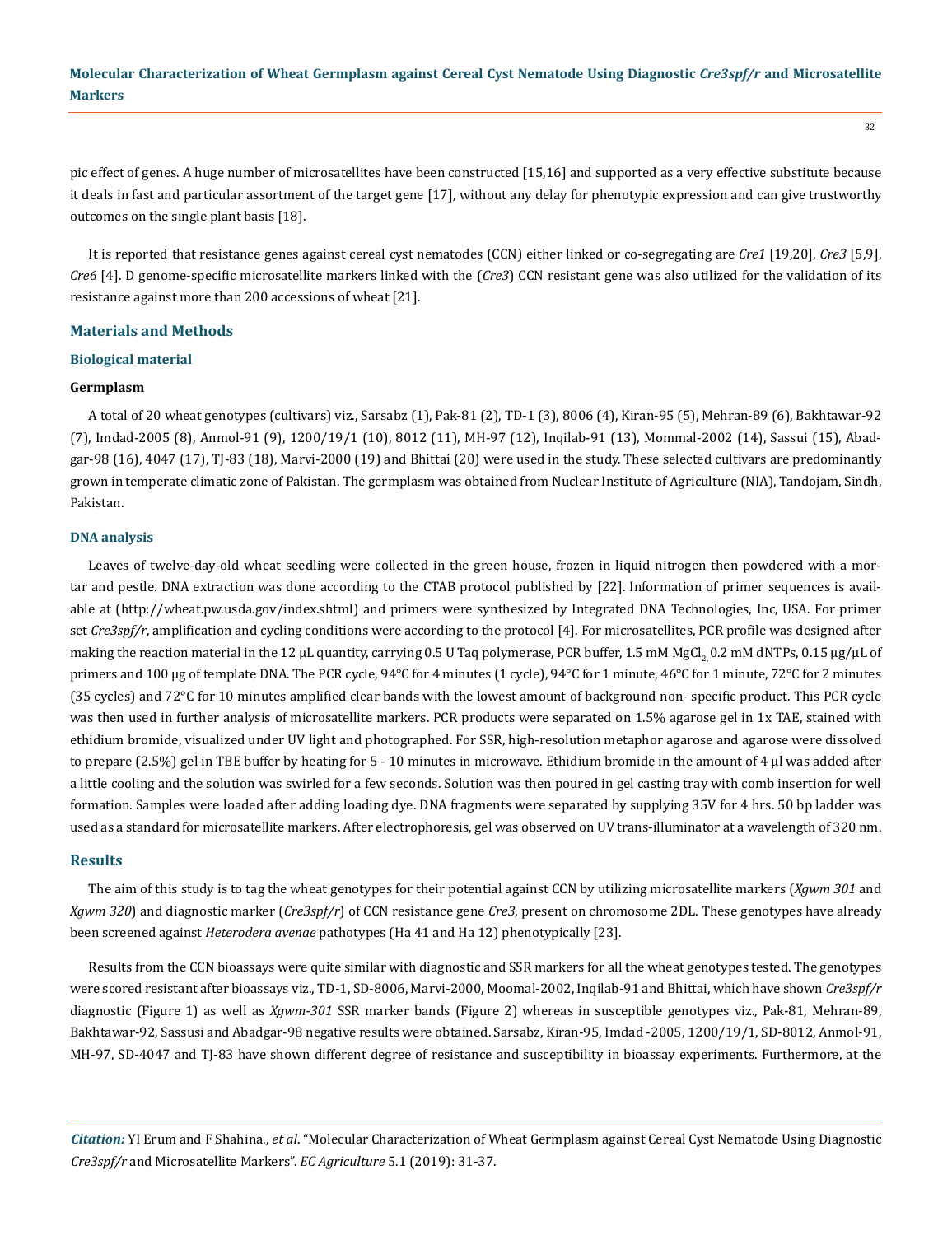molecular level the diagnostic marker produced bands similar to the resistant genotypes fragment length but the SSR marker *Xgwm-301* generated bands of larger length. This confirms the presence of resistance gene in the positive tagged genotypes.

A  $750<sub>b</sub>$  $\overline{12}$  $13$  $14 - 15$  $16$  $|17|$ 18  $19$  20  $\bf{B}$ 

*Figure 1: (A-B) Gel images showing banding pattern of resistant and susceptible wheat genotypes CCN Diagnostic marker; fragment length (750 bp for resistance gene).*

 $4$  5 6 7  $\mathbf C$  $\boldsymbol{Q}$  $\overline{2}$ 3 l 8 10  $^{210b}$ 11 12 13 14 15 16 17 18 19 20  $\mathbf{D}$  $\frac{210bp}{170bp}$ 

*Figure 2: (C-D) Gel images showing banding pattern of resistant and susceptible wheat genotypes CCN Diagnostic marker; fragment length (210 bp and 170 bp for resistance gene).*

The SSR marker *Xgwm-320* showed a different trend of banding-pattern for resistant and susceptible cultivars/lines. In resistant genotype (SD-8006), *Xgwm-320* fragment was absent. Similarly, Pak-81, Anmol-91 and Sassui were the susceptible genotypes with the presence of *Xgwm-320* fragment, while in other genotypes similar results were obtained corresponding to *Cre3spf/r* and *Xgwm-301* marker expression (Figure 3 and Table 1).



*Figure 3: (E-F) Banding pattern of Xgwm-320; fragment length (226 bp for presence of allele).*

*Citation:* YI Erum and F Shahina., *et al*. "Molecular Characterization of Wheat Germplasm against Cereal Cyst Nematode Using Diagnostic *Cre3spf/r* and Microsatellite Markers". *EC Agriculture* 5.1 (2019): 31-37.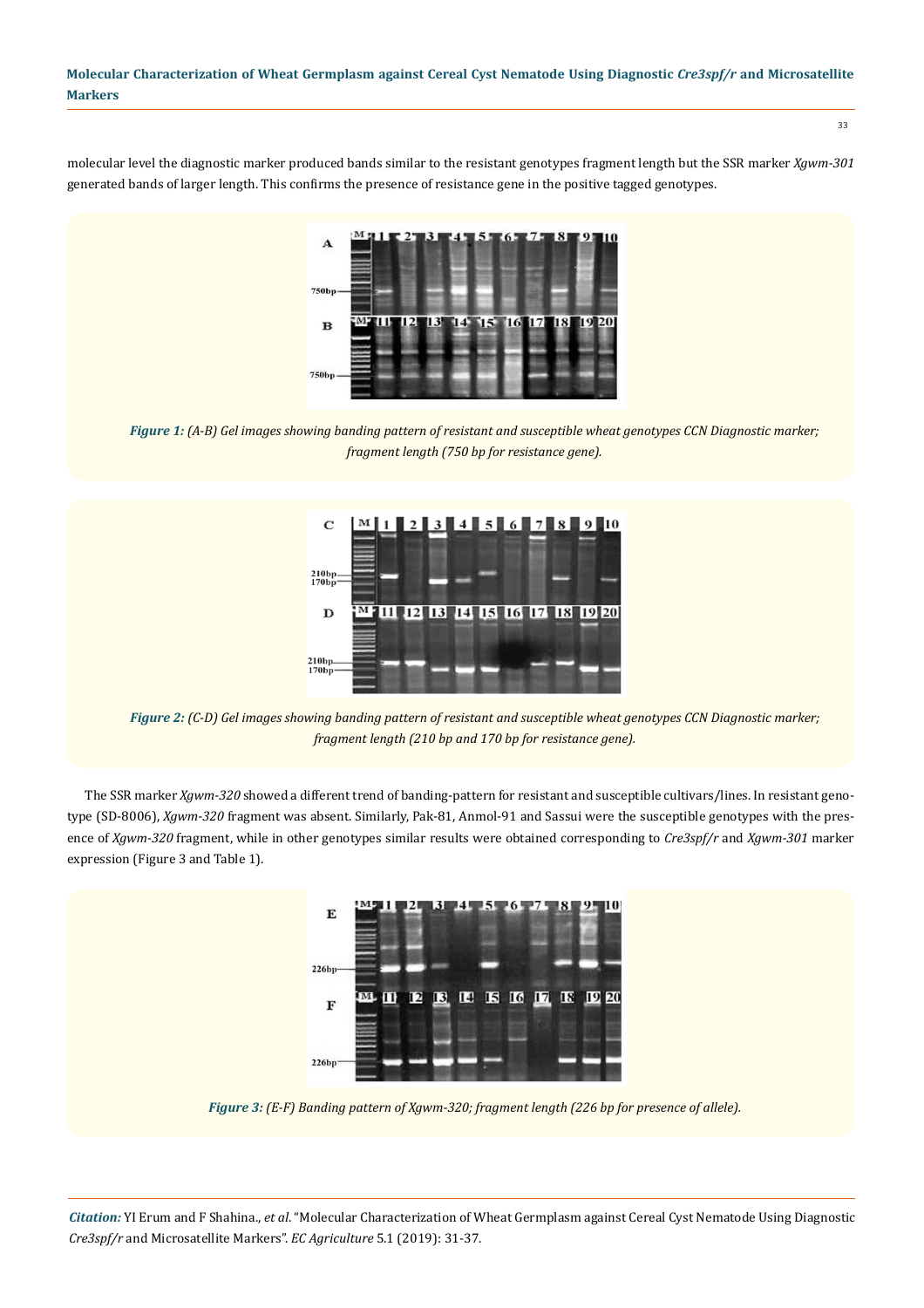34

| <b>Wheat genotypes</b> | <b>Bioassay rating*</b> | Cre3spf/r | <b>Xgwm 301 (bp)</b> | <b>Xgwm 320 (bp)</b> |
|------------------------|-------------------------|-----------|----------------------|----------------------|
| Sarsabz                | Moderately resistant    | $\ddot{}$ | 210                  | 226                  |
| Pak-81                 | Susceptible             |           |                      | 226                  |
| $TD-1$                 | Resistant               | $\ddot{}$ | 170                  | 226                  |
| SD-8006                | Resistant               | $\ddot{}$ | 170                  |                      |
| Kiran-95               | Moderately resistant    | $+$       | 210                  | 226                  |
| Mehran-89              | Susceptible             |           |                      |                      |
| Bakhtawar-92           | Susceptible             | ۰         |                      |                      |
| Imdad-2005             | Moderately resistant    | $\ddot{}$ | 210                  | 226                  |
| Anmol-91               | Susceptible             | ÷         |                      | 226                  |
| 1200/19/1              | Moderately susceptible  | $+$       | 210                  | 226                  |
| SD-8012                | Moderately resistant    | $+$       | 210                  | 226                  |
| MH-97                  | Moderately resistant    | $+$       | 210                  | 226                  |
| Inqilab-91             | Resistant               | $\ddot{}$ | 170                  | 226                  |
| Mommal-2002            | Resistant               | $\ddot{}$ | 170                  | 226                  |
| Sassui                 | Susceptible             |           |                      | 226                  |
| Abadgar-98             | Susceptible             |           |                      |                      |
| SD-4047                | Moderately susceptible  | $\ddot{}$ | 210                  | ۰                    |
| $TI-83$                | Moderately susceptible  | $+$       | 210                  | 226                  |
| Marvi-2000             | Resistant               | $\ddot{}$ | 170                  | 226                  |
| Bhittai                | Resistant               | $\ddot{}$ | 170                  | 226                  |

*Table 1: Association of microsatellite markers (Xgwm 301 and Xgwm 320) with CCN resistance gene diagnostic marker (Cre3spf/r) in wheat genotypes. \* Erum and Shahina, 2016.*

The primer pair *Xgwm-301* amplified an allele, approximately 170 bp fragment, for resistant genotypes and 210 bp for the genotypes with varied levels of resistance. *Xgwm-320* amplified 226 bp long fragment whereas the diagnostic marker generated the fragment of 760 bp for the *Cre3* gene. The results show that the link between *Xgwm-301* and the resistance gene was kept in all wheat genotypes that have potential against cereal cyst nematodes but it is not true for *Xgwm-320* SSR marker.

## **Discussion**

The present study has described the application of diagnostic marker and SSR marker technique to screen indigenous wheat germplasm against CCN resistance. *Cre3* was chosen for this analysis as it is present on the D genome. Mc Fadden and Sears [24] proved that a large amount of analyzed data for resistance genes is present on *Aegilops tauschii* Coss., i.e. the donor of D genome of hexaploid wheat. The linkage of cs E20, as RFLP marker with *Cre3* resistance gene was reported on the distal arm of chromosome 2DL [5]. Cox [25] and Dvorak., *et al*. [26] made efforts to dissolve the issue of which biotype could be the source of high level resistance for different diseases. Pestsova., *et al*. [27], claimed that wild relatives (*Ae. tauschii*) of wheat represent a high potential source for crop improvement. Utilizing this all information, the efforts were extended to screen the targeted resistance gene against CCN present on 2DL i.e. *Cre3* gene and the

*Citation:* YI Erum and F Shahina., *et al*. "Molecular Characterization of Wheat Germplasm against Cereal Cyst Nematode Using Diagnostic *Cre3spf/r* and Microsatellite Markers". *EC Agriculture* 5.1 (2019): 31-37.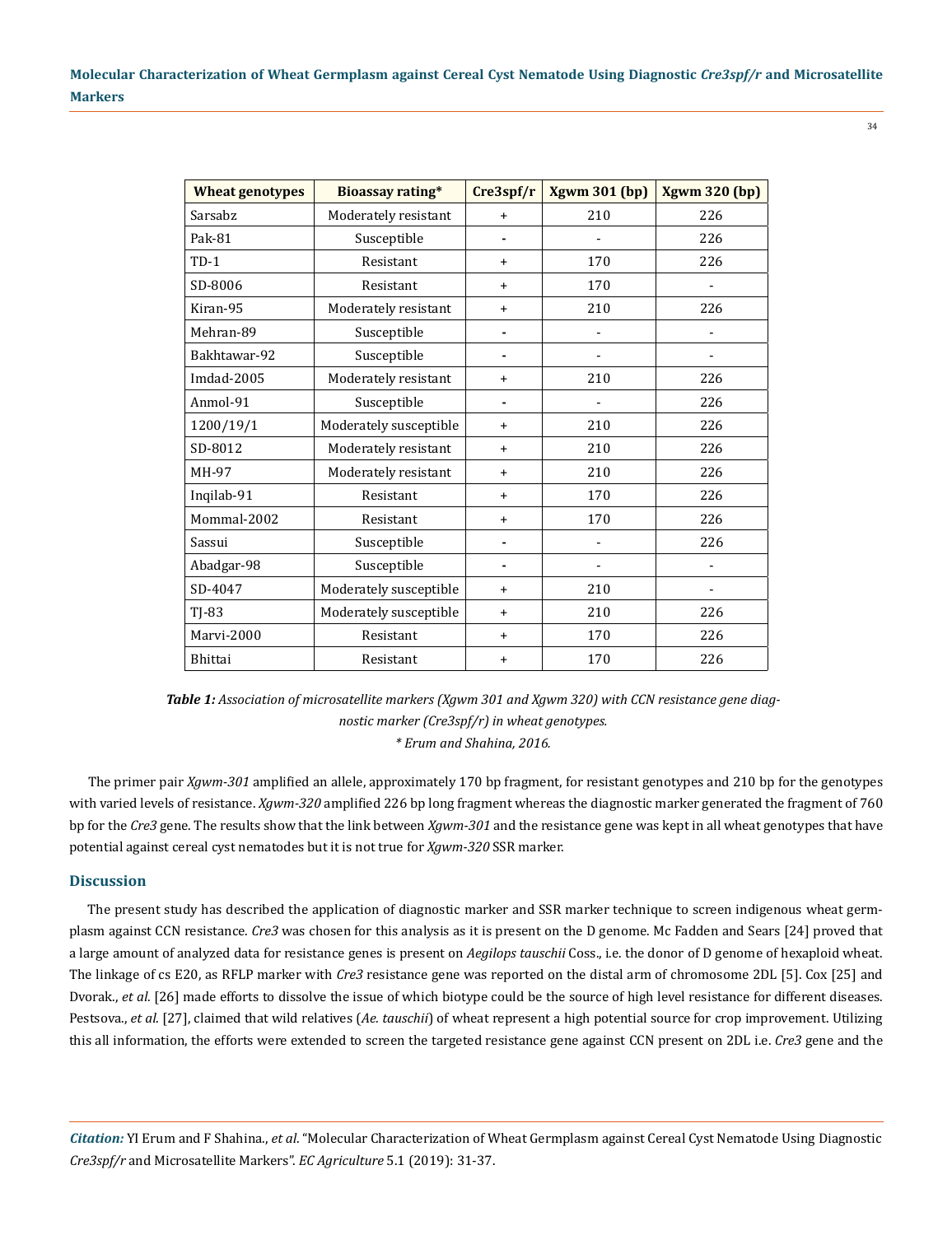gene sequence marker *Cre3spf/r* was mapped by de Majnik., *et al* [28]. This resulted in an approach, focusing on the fixing of resistance gene in high yielding genotypes of indigenous germplasm. This information was supplemented to the present study and investigated the potential of resistance against CCN in indigenous wheat germplasm. Results obtained for the six genotypes (TD-1, SD-8006, Marvi-2000, Moomal-2002, Inqilab-91 and Bhittai) were resistant and almost consistent to the bioassay rating.

It is documented that majority of the microsatellite markers have proven to be inherited in a co-dominant manner [15,29]. Similarly, the SSR marker *Xgwm-301* was also inherited in co-dominant manner, because it is capable to detect homozygous as well as heterozygous resistance related bands. The microsatellite markers *Xgwm-301* used in the study has been proven efficient in identifying resistant genotypes whereas *Xgwm-320* was found to be less effective. In resistant genotypes, *Xgwm-301* has amplified 170 bp fragments whereas 210 bp bands were produced in genotypes with varying degree of resistance phenotypically.

This clears the close association of *Xgwm-301* with CCN resistance gene. The microsatellite marker, *Xgwm-301* amplified a fragment of 176bp is closely linked with the *Cre3* and on the linkage-map associated with the diagnostic marker that mapped within 4cM [30].

*Xgwm-320* is another closest microsatellite marker to *Cre3* gene and mapped within 12cM away from the diagnostic marker on the linkage map [15,30]. Results from *Xgwm-320* differed from the bioassay and *Cre3* diagnostic marker in 4 out of 20 genotypes. SD-8006, the resistant genotype lacks *Xgwm-320* fragment whereas Pak-81, Anmol-91 and Sassui were the susceptible genotypes deficient in *Cre3spf/r* and *Xgwm-301* markers but showed *Xgwm-320* band. A possible explanation of distorted performance of this SSR marker is possibly due to the nucleotide sequence alterations within the priming recognition sites of susceptible plants. These alterations are due to the point mutation, insertions, deletions or inversions, which lead to no primer annealing and the absence of the corresponding band. As it was documented in the investigations of Martin., *et al*. [30] that *Xgwm-301* is closely linked with the *Cre3* gene mapped within 4cM and *Xgwm-320* mapped 12cM away from the diagnostic *Cre3spf/r* marker. It supports to prove that due to the high association of *Xgwm-301* with *Cre3* gene there is a lesser chance of crossing-over but since *Xgwm-320* is far away from the *Cre3* gene marker therefore, the chances of crossing over can exist in this case. In Pak-81, Anmol-91 and Sassui *Xgwm-320* inconsistent length fragment was seen to explain that the fragment was segregated in these genotypes.

It can be concluded that the screened genotypes against CCN using SSR markers (*Xgwm-301* and *Xgwm-320*) can be easily recommended to incorporate in the breeding schemes that will share in the overall selection gain and help plant breeders in saving time and expense. The presence of *Cre3* gene and *Xgwm-301* that conserved in indigenous germplasm shows that this marker can be efficiently applicable in control breeding strategies for the selection of CCN resistance. Therefore, it is imperative to tag the valuable genes using microsatellite markers that can help to develop varieties to meet the challenges of current and future agriculture.

#### **Conclusion**

Wheat germplasm comprised of 20 genotypes (cultivars and lines) were screened for genetic diversity against CCN by utilizing SSR marker technique. Six wheat genotypes viz., TD-1, Inqilab-91, SD-8006, Marvi-2000, Bhittai and Moomal-2002 are rated resistant due to the presence of diagnostic CCN marker *Cre3spf/r* and closely linked microsatellite markers (*Xgwm-301* and *Xgwm-320*) and recommended to incorporate essential data in biological yield potential program against CCN. Sound publicity of this potential will limit to reduce losses and effective for end users.

#### **Acknowledgements**

The financial support provided by the Higher Education Commission is gratefully acknowledged in the Project entitled "Screening of the Genetic Diversity of Wheat Germplasm against Cyst Nematodes of Pakistan" (Project No. 20-604) for conducting this research work.

*Citation:* YI Erum and F Shahina., *et al*. "Molecular Characterization of Wheat Germplasm against Cereal Cyst Nematode Using Diagnostic *Cre3spf/r* and Microsatellite Markers". *EC Agriculture* 5.1 (2019): 31-37.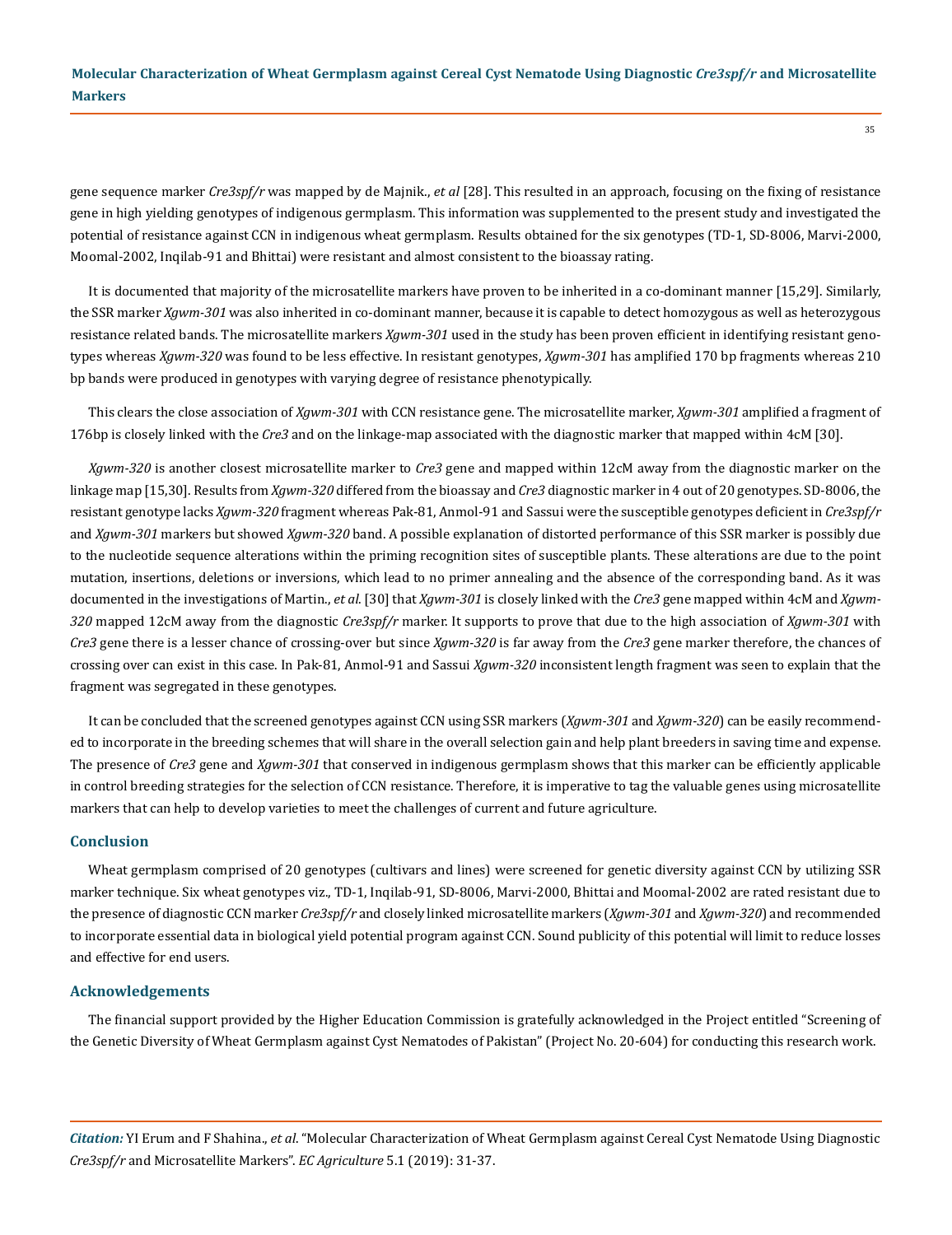## **Bibliography**

- 1. Slootmaker LA., *et al*[. "Monosomic analysis of bread wheat of resistance to cereal root eelworm".](https://link.springer.com/article/10.1007/BF00022470) *Euphytica* 23 (1974): 497-503.
- 2. Delibes A., *et al*. "Resistance to cereal cyst nematode (*Heterodera avenae* [Woll.\) transferred from the wild grass](https://link.springer.com/article/10.1007/BF01184930) *Aegilops ventricosa* to [hexaploid wheat by a stepping-stone procedure".](https://link.springer.com/article/10.1007/BF01184930) *Theoretical and Applied Genetics* 87 (1993): 402-408.
- 3. Jahier J., *et al*[. "Utilization of deletions to localize a gene for resistance to the cereal cyst nematode,](https://onlinelibrary.wiley.com/doi/abs/10.1111/j.1439-0523.1996.tb00919.x) *Heterodera avenae* on an *Aegilops ventricosa* chromosome". *Plant Breeding* [115 \(1996\): 282-284.](https://onlinelibrary.wiley.com/doi/abs/10.1111/j.1439-0523.1996.tb00919.x)
- 4. Ogbonnaya FC., *et al*[. "Diagnostic DNA markers for cereal cyst nematode resistance in bread wheat".](https://www.researchgate.net/publication/263003735_Diagnostic_DNA_markers_for_cereal_cyst_nematode_resistance_in_bread_wheat) *Australian Journal of Agricultural Research* [52 \(2001\): 1367-1374.](https://www.researchgate.net/publication/263003735_Diagnostic_DNA_markers_for_cereal_cyst_nematode_resistance_in_bread_wheat)
- 5. Eastwood RF., *et al*[. "A directed search for DNA sequences tightly linked to cereal cyst nematode resistance genes in](https://www.ncbi.nlm.nih.gov/pubmed/18470078) *Triticum tauschii". Genome* [37 \(1994\): 311-319.](https://www.ncbi.nlm.nih.gov/pubmed/18470078)
- 6. Asiedu R., *et al*. "Resistance to *Heterodera avenae* in the rye genome of triticale". *[Theoretical and Applied Genetics](https://link.springer.com/article/10.1007/BF01186075)* 79 (1990): 331-336.
- 7. Paull JG., *et al*[. "Genetic diversity in Australian wheat varieties and breeding material based on RFLP data".](https://www.ncbi.nlm.nih.gov/pubmed/24710883) *Theoretical and Applied Genetics* [96 \(1988\): 435-466.](https://www.ncbi.nlm.nih.gov/pubmed/24710883)
- 8. Romero M., *et al*. "A cereal cyst nematode (*Heterodera avenae*[\) resistance gene transferred from](https://www.ncbi.nlm.nih.gov/pubmed/24190269) *Aegilops triunicalis* to hexaploid wheat". *[Theoretical and Applied Genetics](https://www.ncbi.nlm.nih.gov/pubmed/24190269)* 96 (1998): 1135-1140.
- 9. Lagudah ES., *et al*[. "Map-based cloning of a gene sequence encoding a nucleotide-binding domain and leucine- rich region at the](https://www.ncbi.nlm.nih.gov/pubmed/9352645) *Cre3* [nematode resistance locus of wheat".](https://www.ncbi.nlm.nih.gov/pubmed/9352645) *Genome* 40 (1997): 659-665.
- 10. Korzun V., *et al*. "Intrachromosomal mapping by genes for dwarfing (*Rht 12*[\) and vernalization response \(Vrn 1\) in wheat by using](https://onlinelibrary.wiley.com/doi/abs/10.1111/j.1439-0523.1997.tb00987.x) [RFLP and microsatellite markers".](https://onlinelibrary.wiley.com/doi/abs/10.1111/j.1439-0523.1997.tb00987.x) *Plant Breeding* 116 (1998): 227-232.
- 11. Bougot Y., *et al*[. "Identification of a microsatellite marker associated with pm 3 resistance allele to powdery mildew in wheat".](https://onlinelibrary.wiley.com/doi/abs/10.1046/j.1439-0523.2002.736127.x) *Plant Breeding* [121 \(2002\): 325-329.](https://onlinelibrary.wiley.com/doi/abs/10.1046/j.1439-0523.2002.736127.x)
- 12. Huang XQ., *et al*[. "Advanced backcross QTL analysis for the identification of quantitative trait loci alleles from wild relatives of wheat](https://link.springer.com/article/10.1007/s00122-002-1179-7) (*Triticum aestivum* L.)". *[Theoretical and Applied Genetics](https://link.springer.com/article/10.1007/s00122-002-1179-7)* 106 (2003a): 1379-1389.
- 13. Huang XQ., *et al*[. "Microsatellite mapping of the powdery mildew resistance gene Pm 5e in common wheat \(](https://www.ncbi.nlm.nih.gov/pubmed/12647060)*Triticum aestivum* L.)". *[Theoretical and Applied Genetics](https://www.ncbi.nlm.nih.gov/pubmed/12647060)* 106 (2003): 858-865.
- 14. Erum YI., *et al*. "Genetic diversity assessment of wheat genotypes by exploiting different molecular marker systems". *Pakistan Journal of Nematology* 31.2 (2013): 139-152.
- 15. Roder MS., *et al*[. "A microsatellite map of wheat".](http://www.genetics.org/content/149/4/2007) *Genetics* 149 (1998): 2007-2023.
- 16. Gupta PK., *et al*[. "Genetic mapping of 66 new microsatellite \(SSR\) loci in bread wheat".](https://www.ncbi.nlm.nih.gov/pubmed/12582546) *Theoretical and Applied Genetics* 105 (2002): [413-422.](https://www.ncbi.nlm.nih.gov/pubmed/12582546)
- 17. Tanksley SD., *et al*[. "RFLP mapping in plant breeding. New tools for an old science".](https://www.nature.com/articles/nbt0389-257) *Biotechnology* 7 (1989): 257-264.
- 18. Peng JH., *et al*[. "Microsatellite tagging of the stripe rust resistance gene Yr H52 derived from wild emmer wheat,](https://www.researchgate.net/publication/225814547_Microsatellite_tagging_of_the_stripe-rust_resistance_gene_YrH52_derived_from_wild_emmer_wheat_Triticum_dicoccoides_and_suggestive_negative_crossover_interference_on_chromosome_1B) *Triticum dicoccoides*, [and suggestive negative crossover interference on chromosome 1b".](https://www.researchgate.net/publication/225814547_Microsatellite_tagging_of_the_stripe-rust_resistance_gene_YrH52_derived_from_wild_emmer_wheat_Triticum_dicoccoides_and_suggestive_negative_crossover_interference_on_chromosome_1B) *Theoretical and Applied Genetics* 98 (1999): 862-872.

*Citation:* YI Erum and F Shahina., *et al*. "Molecular Characterization of Wheat Germplasm against Cereal Cyst Nematode Using Diagnostic *Cre3spf/r* and Microsatellite Markers". *EC Agriculture* 5.1 (2019): 31-37.